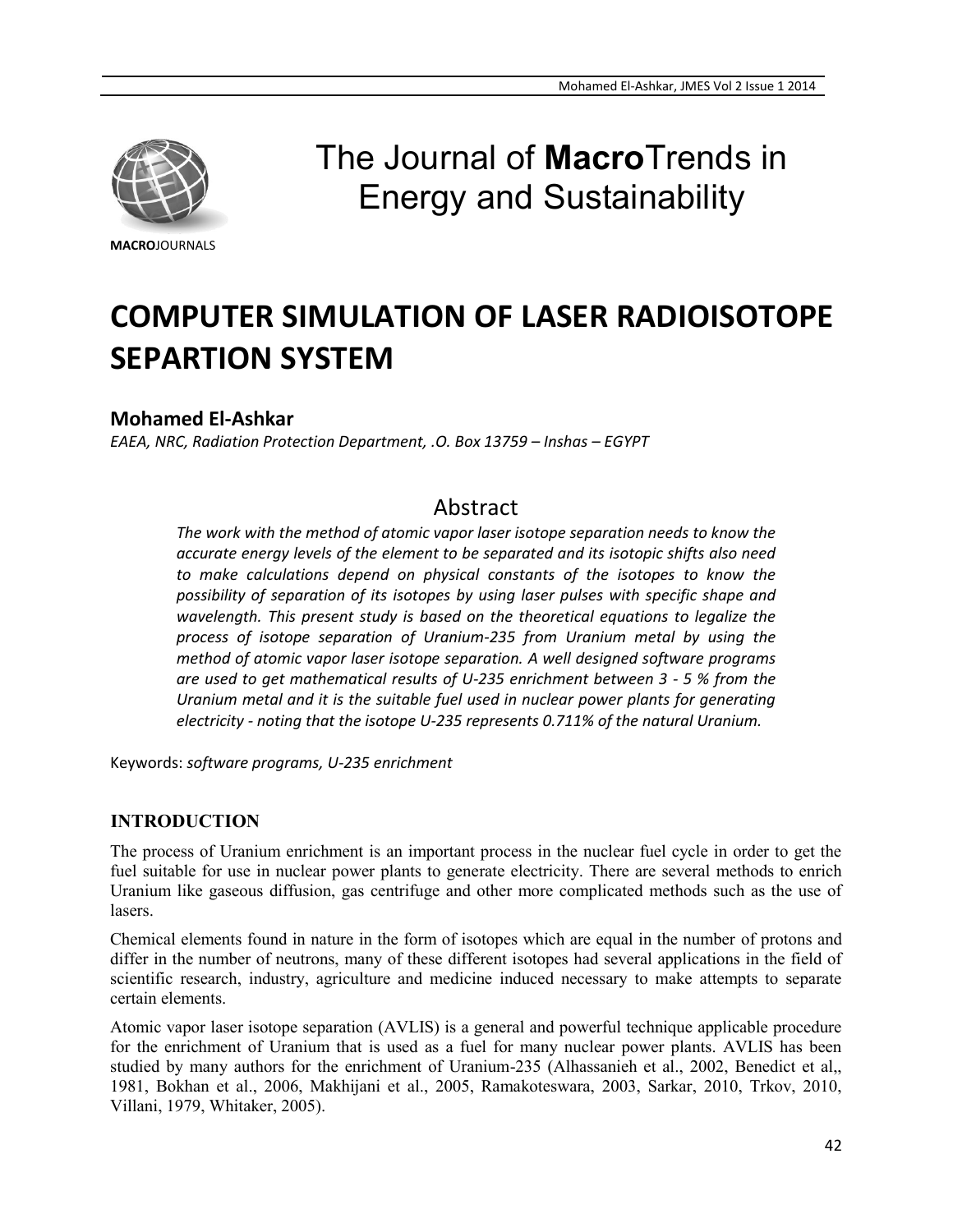The present study discusses in detail a theoretical model designed by the authors to be applied for the enrichment of Uranium-235 by AVLIS. A theoretical approach has been designed for the separation of Uranium-235 reactor fuel, the theoretical computations by the designed software program applied for the nominated theoretical models show good results.

#### **THEORETICAL MODEL**

Atomic vapor laser isotope separation model as applied to Uranium is indicated in figure 1, figure 2 and figure 3 and it can be summarized in the following:

- The metallic Uranium is first evaporated in a separator unit contained in a vacuum chamber. Electron bombardment with solid Uranium in a crucible results in localized heating up to 4000 °C. The vapor is shaped as a stream of width  $D_U$  and length  $L_U$ . The vapor density is taken to be 10<sup>13</sup> atoms / cm<sup>3</sup> and average atomic velocity 40000 cm / sec.

- The interaction chamber just above the evaporation unit proposed in this model to have length  $L = 100$ cm, width  $W = 4$  cm and height  $H = 4$  cm.

- The vapor stream is then illuminated with laser light tuned precisely to a color at which Uranium-235 absorbs energy, three wavelengths of red-orange light of dye lasers were used as radiation sources of wavelengths  $\lambda_1$ ,  $\lambda_2$  and  $\lambda_3$ . These wavelengths are chosen to be ( $\lambda_1$  = 591.6705 nm,  $\lambda_2$  = 605.2170 nm and  $\lambda_3$ = 603.1727 nm). Then they are pumped by copper vapor lasers that provide the necessary 20 - 30 ns pulse duration at a repetition frequency of around  $10<sup>4</sup>$  Hz. Each color selectively adds enough energy to ionize or remove an electron from Uranium-235 atoms (IP =  $6.2$  ev), leaving other isotopes unaffected.

- Because the ionized Uranium-235 atoms are now tagged with a positive charge, they are easily collected on negatively charged surfaces inside the separator unit; the product material Uranium-235 is condensed as liquid.

- The unwanted isotope atoms, Uranium-238, which are unaffected by the laser beam, pass through the product collector, condense on the tailings collector and are removed.

The modeling program exhibit many relations between the variation of laser energy in joule / pulse, variable mirror reflections and:

- (a) Percentage of enriched Uranium in the product  $(X_P)$
- (b) Amount of Uranium-235 concentrated in the product (P) in gm / sec
- (c) Percentage of depleted Uranium in the tail  $(X_T)$
- (d) Amount of Uranium-235 concentrated in the tail (T) in gm / sec and
- (e) Separative Work Unit (SWU)

- The rate equations modeling are designed as follows:

Let  $N_i$  is the number of atoms of energy  $E_i$  per unit cubic centimeter.  $\bullet$ 

Let I<sub>1</sub>, I<sub>2</sub> and I<sub>3</sub> the photon flux of lasers at wavelength  $\lambda_1$ ,  $\lambda_2$  and  $\lambda_3$ .

#### Let  $\sigma_1$ ,  $\sigma_2$  and  $\sigma_3$  the absorption cross section.  $\bullet$

$$
\frac{dN_1^{235}}{dt}=\sigma_2\sum_i I_i\;\; \text{,}\; G^{235}(\lambda_i,E_1,E_2)(N_2^{235}-N_1^{235})-\sigma_1\sum_i I_i\;\; G^{235}(\lambda_i,E_1,E_2)(N_1^{235}-N_0^{235})-\frac{N_1}{\tau_1}
$$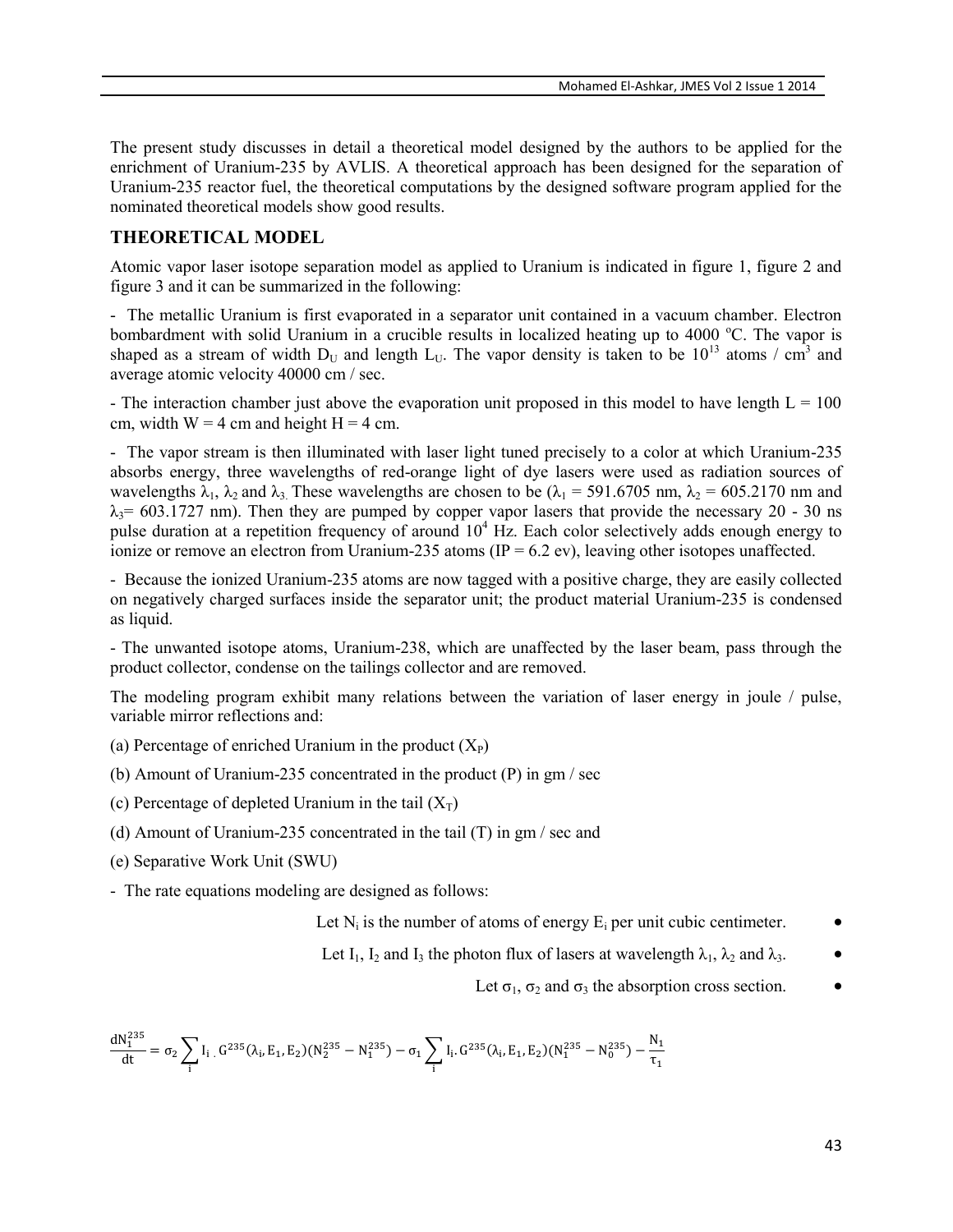$$
\frac{dN_2^{235}}{dt} = \sigma_3 \sum_i I_i . G (\lambda_i, E_2, E_3) (N_3^{235} - N_2^{235}) - \sigma_2 \sum_i I_i . G (\lambda_i, E_2, E_3) (N_2^{235} - N_1^{235}) - \frac{N_2}{\tau_2}
$$
  

$$
\frac{dN_3^{235}}{dt} = -\sigma_3 \sum_i I_i . G (\lambda_i, E_2, E_3) (N_3^{235} - N_2^{235}) - \frac{N_3}{\tau_3}
$$

- $N_i^{235} = \sigma_i N_3^2$ ..... Ionized Uranium-235
- Where G is a factor depend on the laser shape and absorption line shape.
	- The function  $\qquad \qquad \bullet$

$$
G(\lambda_i, E_j, E_k) = \int_{-\infty}^{\infty} \mu(\lambda_i, \lambda) . \omega(\lambda_o, \lambda) d\lambda = \int_{-\infty}^{\infty} e^{-\frac{(\nu_i - \nu)^2}{\Delta \nu_i^2}} . e^{-\frac{(\nu_o - \nu)^2}{\Delta \nu_o^2}} dv
$$



Where: N<sub>i</sub> are ions collected, N<sub>c</sub> are the atoms collected,  $\Delta v_i$  laser line width and  $\Delta v_o$  is absorption line broadening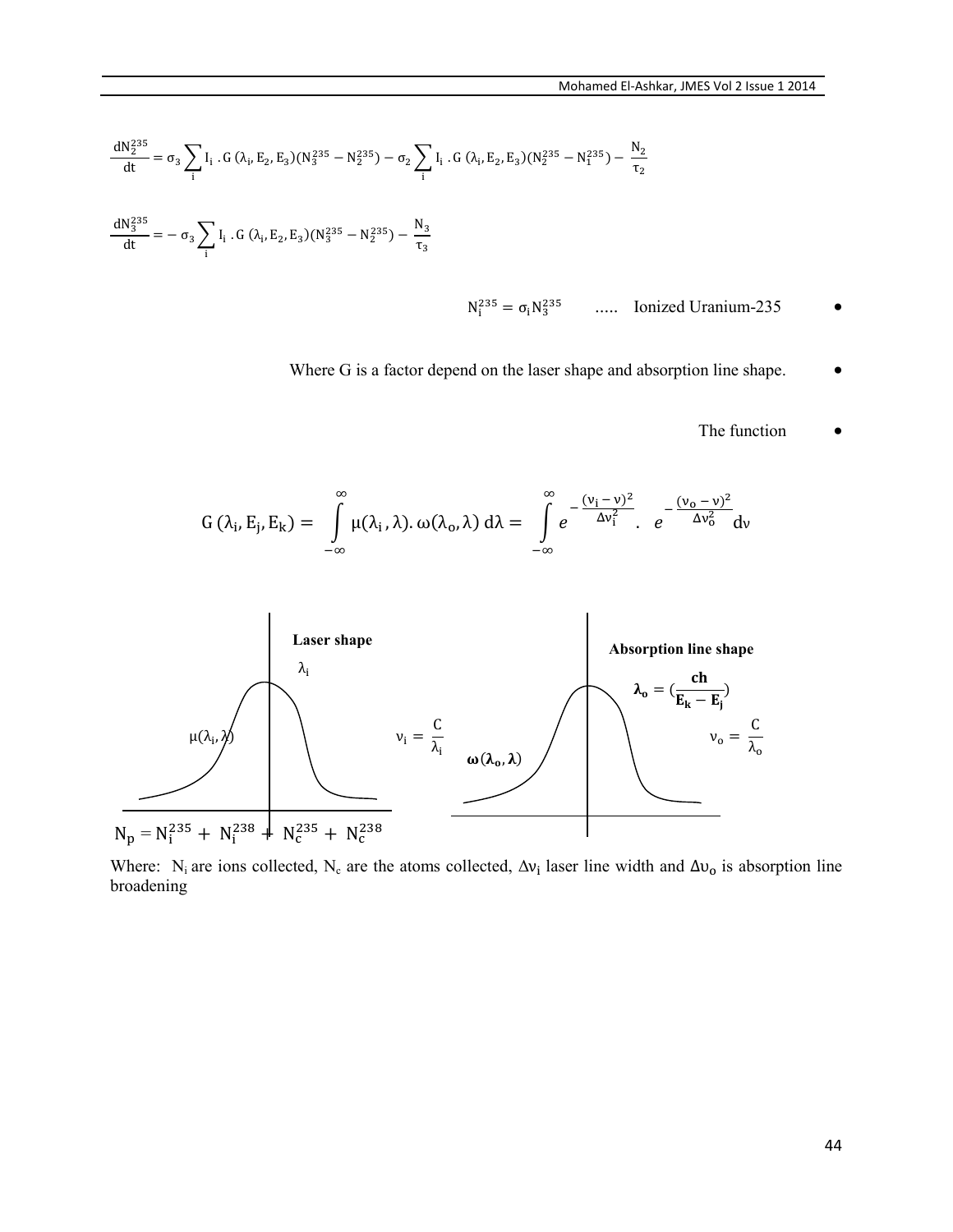

Figure 1: Schematic representation of AVLIS model

| Uranium-235 energy levels                             |  |  |  |  |  |
|-------------------------------------------------------|--|--|--|--|--|
| 50247.3000cm <sup>-1</sup>                            |  |  |  |  |  |
| 49958.4000 cm <sup>-1</sup>                           |  |  |  |  |  |
| URANIUM - 235 IONIZATION HAPPENEDHERE (IP = $6.2$ ev) |  |  |  |  |  |
| 49934.2200 cm <sup>-1</sup>                           |  |  |  |  |  |
| 49883.2800 cm <sup>-1</sup>                           |  |  |  |  |  |
| 33624.7000 cm <sup>-1</sup>                           |  |  |  |  |  |
| 33584.1800 cm <sup>-1</sup>                           |  |  |  |  |  |
| $33516.8600$ cm <sup>-1</sup>                         |  |  |  |  |  |
| 33474.9500 cm <sup>-1</sup>                           |  |  |  |  |  |
| Second excited energy level for Uranium-235 atom      |  |  |  |  |  |
| 33421.1200 cm <sup>-1</sup>                           |  |  |  |  |  |
| 33378.7800 cm <sup>-1</sup>                           |  |  |  |  |  |
| 33119.0000 cm <sup>-1</sup>                           |  |  |  |  |  |
| 33083.0200 cm <sup>-1</sup>                           |  |  |  |  |  |
| 32899.9900 cm <sup>-1</sup>                           |  |  |  |  |  |
| First excited energy level for Uranium-235 atom       |  |  |  |  |  |
| 16900.3866 cm <sup>-1</sup>                           |  |  |  |  |  |
| $16505.7721$ cm <sup>-1</sup>                         |  |  |  |  |  |
| $620.318200$ cm <sup>-1</sup>                         |  |  |  |  |  |
| Ground energy level for Uranium-235 atom              |  |  |  |  |  |
| 000000000 cm <sup>-1</sup>                            |  |  |  |  |  |

Figure 2: Description of Uranium-235 ionization process diagram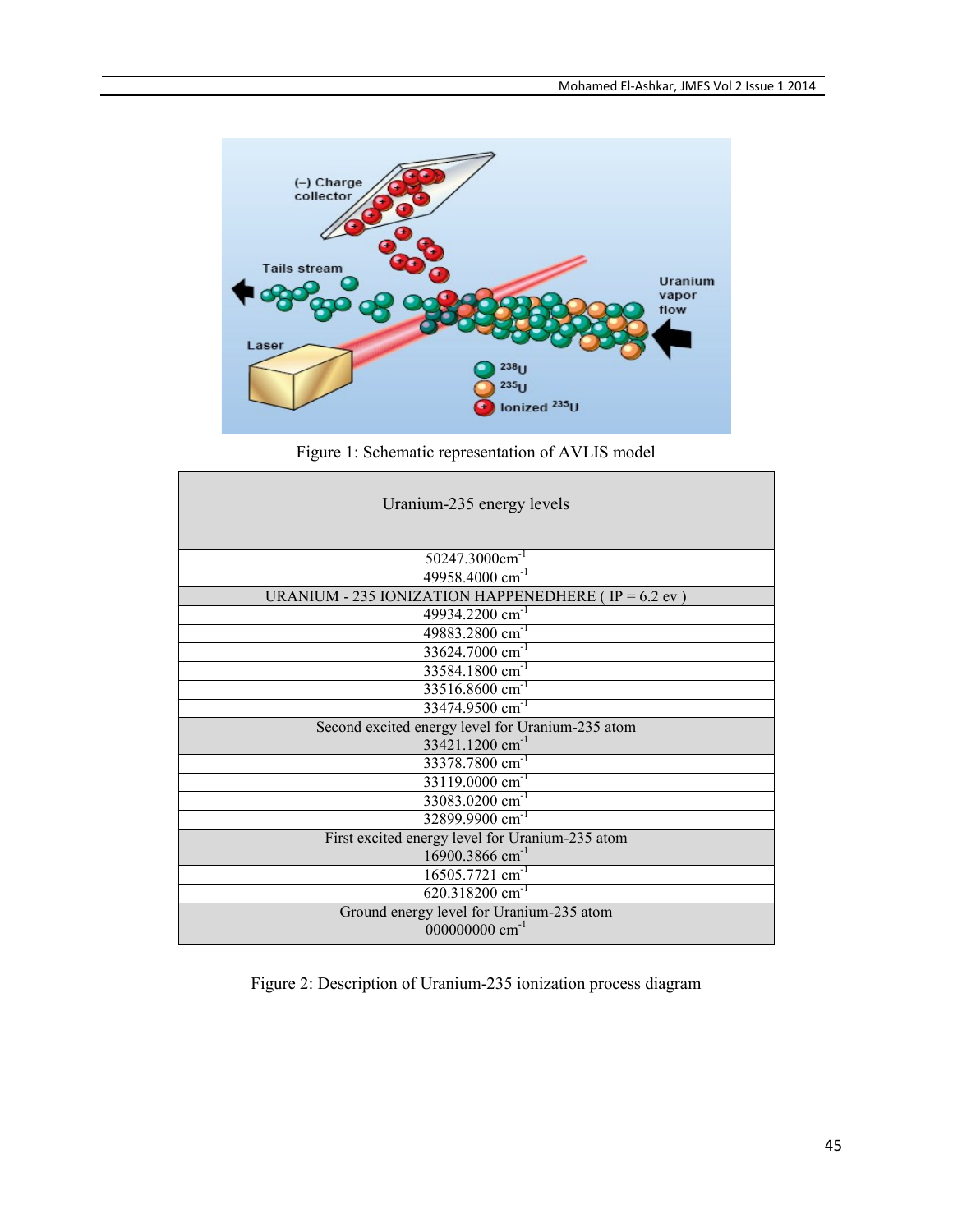

Figure 3: Three wavelengths of dye lasers

### **NUMERICAL CALCULATIONS**

The laser energy can be reflected back to the reaction chamber using mirrors, for the given data the simulation shows that the optimum number of reflections is 15. The mathematically calculated results of the running computer program for different values of laser energy at 15 mirrors reflections are shown in the following table. The delay time between the three laser pulses is very critical. The simulation shows that the delay between the  $2^{nd}$  and  $1^{st}$  laser pulses should be 268 ns and between the  $3^{rd}$  and  $2^{nd}$  laser pulses should be 379 ns.

| Laser energy $(i/p)$        | Num. of ref. $(n)$ | $X_p\%$  | $X_T$ %  | P(g / sec)               |
|-----------------------------|--------------------|----------|----------|--------------------------|
| 0.005                       | 15                 | 0.711444 | 0.710992 | $4.25696 \times 10^{-5}$ |
| 0.05                        | 15                 | 0.723728 | 0.710782 | $4.25749 \times 10^{-5}$ |
| 0.07                        | 15                 | 0.731240 | 0.710653 | $4.25782 \times 10^{-5}$ |
| 0.2                         | 15                 | 0.795065 | 0.709559 | $4.26058 \times 10^{-5}$ |
| 0.5                         | 15                 | 0.993014 | 0.706156 | $4.26916 \times 10^{-5}$ |
| 0.6                         | 15                 | 1.070090 | 0.704827 | $4.27250 \times 10^{-5}$ |
| 0.7                         | 15                 | 1.152070 | 0.703411 | $4.27606 \times 10^{-5}$ |
|                             | 15                 | 1.425450 | 0.698673 | $4.28797 \times 10^{-5}$ |
| $\mathcal{D}_{\mathcal{L}}$ | 15                 | 2.589960 | 0.678185 | $4.33940 \times 10^{-5}$ |
| 3                           | 15                 | 4.042600 | 0.651918 | $4.40524 \times 10^{-5}$ |